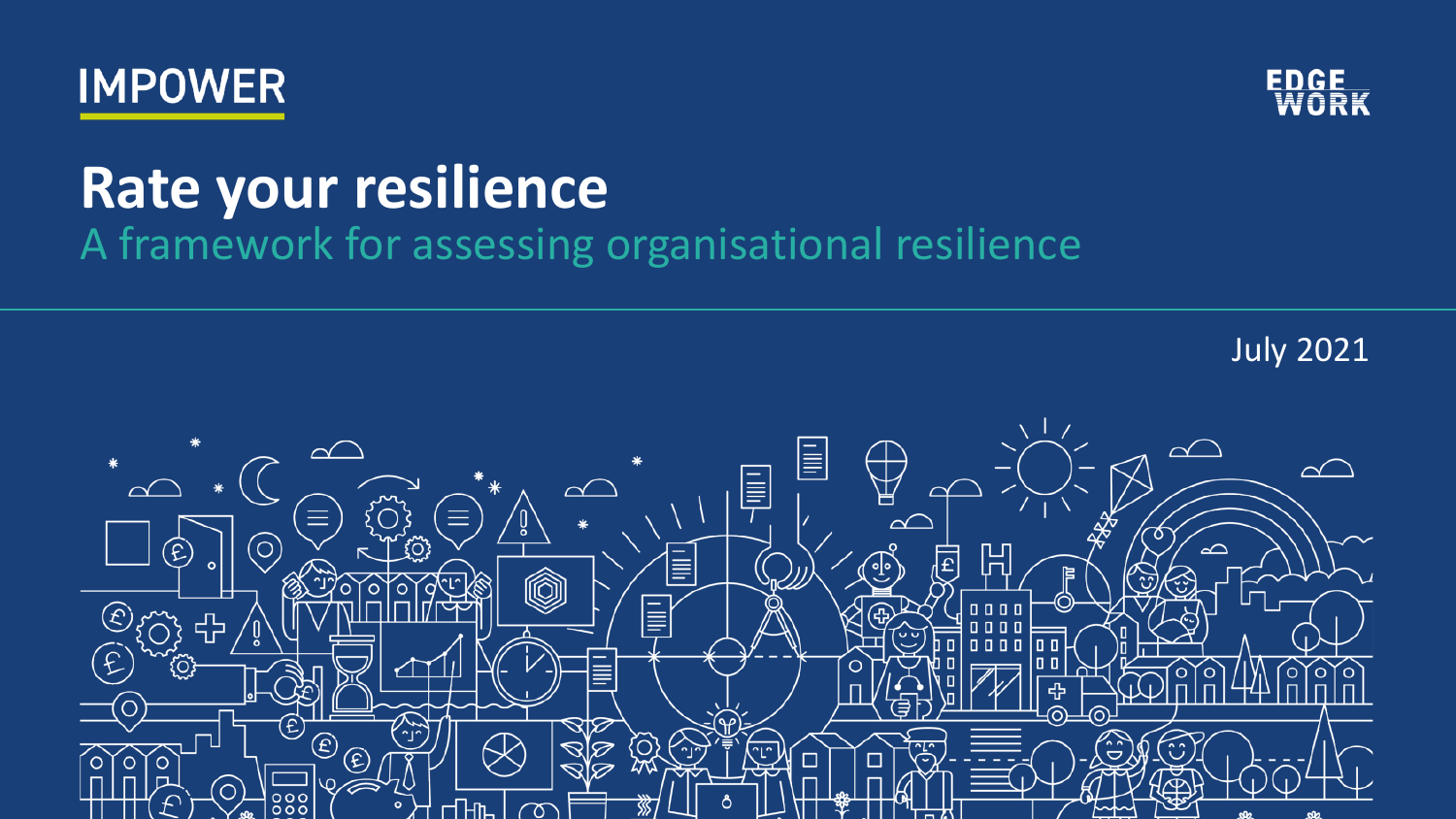### **Overview**

In partnership with the County Councils Network, and based on leading academic theory around complex system resilience, IMPOWER has developed a framework to ascertain a council's organisational resilience levels, which has been tested and refined with eight county councils.

Organisational resilience is the ability to anticipate, adapt to and bounce forward from disruption. The framework looks at resilience across three capabilities…

- **Absorbative capabilities**  the ability to undertake rapid change to be able to persist and keep going during a shock
- **Adaptive capabilities**  the ability to make incremental changes to be able to move forward
- **Anticipatory capabilities**  the ability ensure positive changes are sustained and optimised, and to prepare for future shocks

Building the three capabilities for the six characteristics will enable councils to be resilient by using both adrenaline, through a surge of energy to get through the initial shock and stress, and core strength, to keep riding the waves, recover quicker between each event and bounce back stronger.

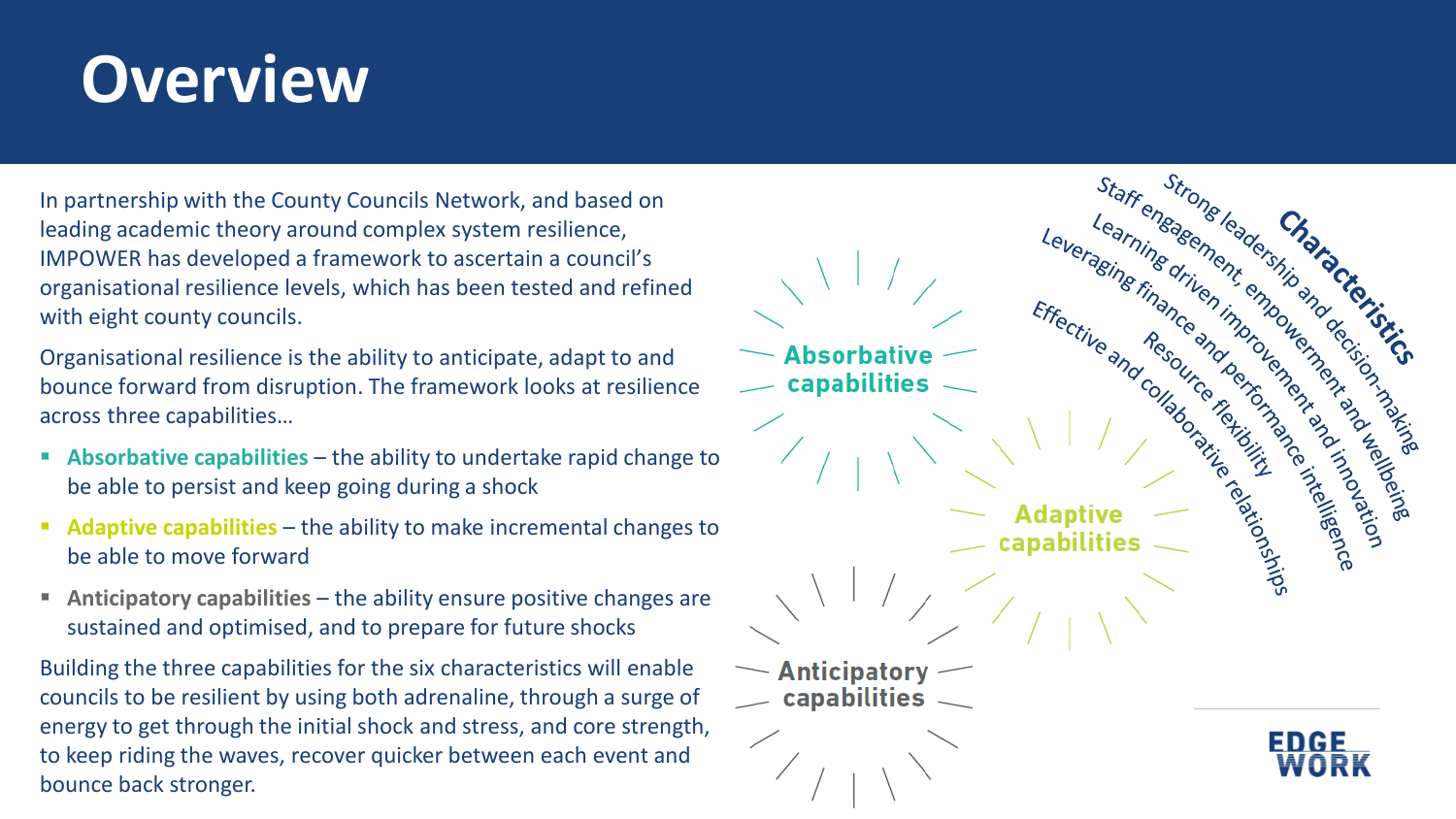## **Instructions for using the scoring sheet**

This scoring sheet allows you to judge your own resilience using the indicators we have defined for each of the six characteristics at the three capability levels. The results will help inform which characteristics and / or capability levels require most focus to develop, and to check and challenge the different perspectives people have.

Self-scoring your organisational resilience using this scoring sheet is very simple.

- 1. For each of the characteristics on the next six pages, read the indicators listed at each capability level and reflect on the extent to which those indicators exist within your organisation
- 2. For each characteristic, score yourself between 1 and 4 for each capability level. Score 1 where there is limited evidence of the stated indicators, up to 4 where this is strong evidence that those indicators exist. There is scoring guidance at the bottom of each page
- 3. On page 10, copy in the scores that you have awarded for each capability level for each characteristic
- 4. Add up the scores for each characteristic (total of the row scores) and each capability level (total of the column scores)
- 5. Compare the scores in each column and row to identify strengths and weaknesses, and to help inform which characteristics and / or capability levels require most focus to develop



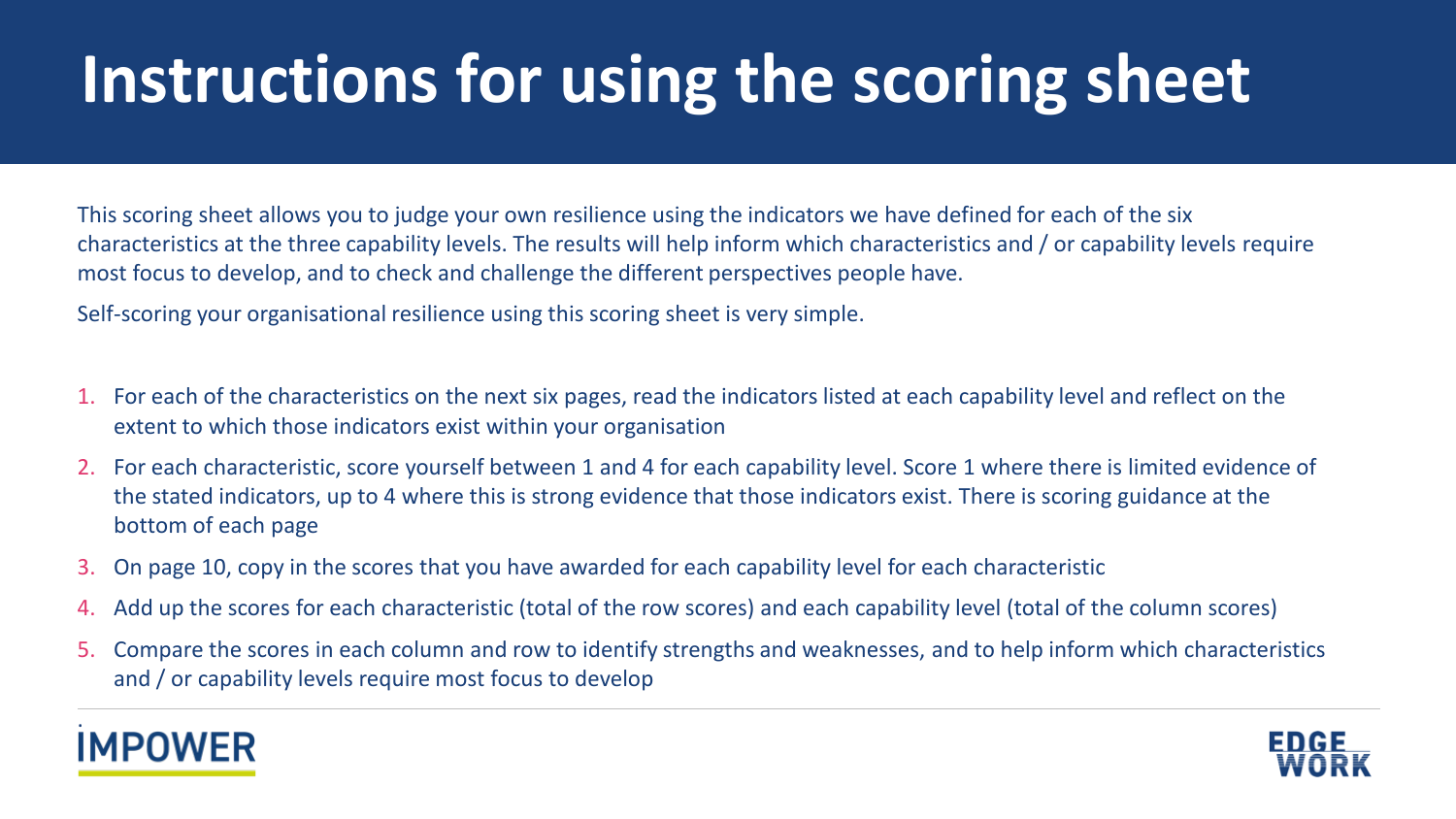# **1. Strong leadership and decision-making**

**1** Limited **3** Good

**2** Mixed **4** Strong

- Competence in quick execution of contingency and business continuity plans to respond to disruptions
- Governance processes are able to be flexed to enable a shock response, with people being confident in making rapid and difficult decisions and accurately judging the level of escalation required
- Accepting that some BAU will be put on hold and some services not delivered in order to focus on responding to the disruption

- Competence in execution of contingency and recovery plans, balancing short and long-term priorities to circumvent disruptions in the longer term and aligning these with organisational goals
- Ability to ascertain and make a decision on when to restart different BAU activity and when to stop disruption specific activity given the rapidly changing context and capacity, and being alert to when this needs revisiting
- Ability to maintain supportive and constructive challenge at the senior leadership level

### **Indicators of absorbative capabilities Indicators of adaptive capabilities Indicators of anticipatory capabilities**

• Shared ownership, review and testing of contingency and business continuity planning and procedures, with an agreed understanding of the organisation's minimum operating requirements (planning strategies and stress testing) • Organisation-wide shared and owned understanding of strategic priorities (unity of purpose) • Governance processes use decision-making time effectively so high-quality decisions are made fast, at the right level, with empowered decision making, commitment to execution, and ownership of its impact • Ability to mitigate anticipated and predictable surprises / minimise potential negative consequences • Trust and respect has been built between officers and members Leaders build truly collaborative leadership, and there is a sense of teamwork across the organisation, working together at all levels regardless of departmental boundaries (breaking silos) out of 4 out of 4 out of 4 out of 4 out of 4 out of 4 out of 4 out of 4 out of 4 out of 4

EDGE

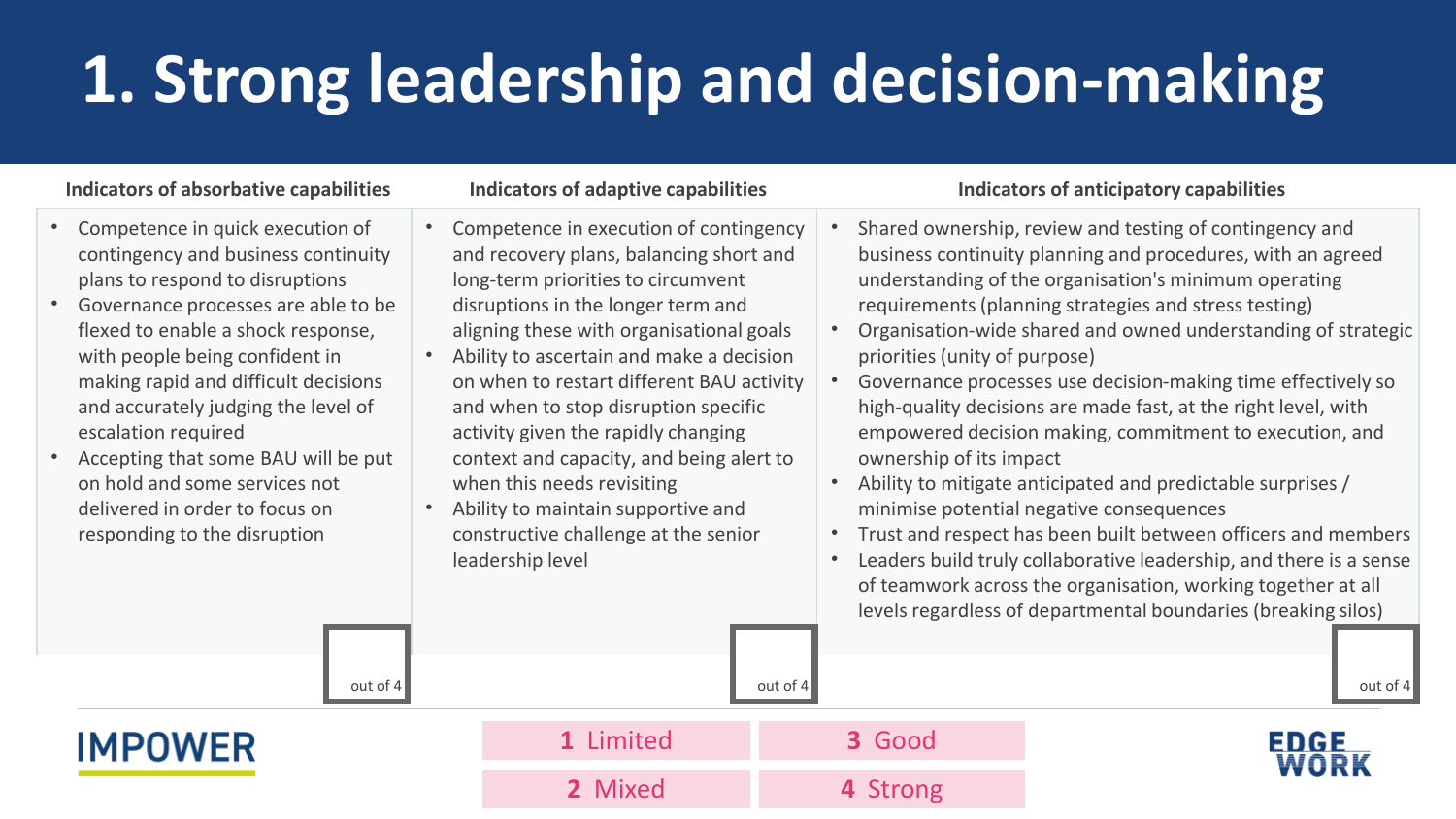## **2. Staff engagement, empowerment and wellbeing**

### **Indicators of absorbative capabilities Indicators of adaptive capabilities Indicators of anticipatory capabilities**

- Ability to have regular 2-way engagement with staff being transparent about the disruption and showing gratitude to staff
- Staff have a clear understanding of organisational priorities during a disruption
- Ability to understand levels of wellbeing and well-being need
- Ability to support staff experiencing physical and mental health problems or trauma as a result of a disruption

- Frontline staff are empowered to make decisions related to their work
- Staff are encouraged to keep an eye of what is going on on the frontline, and this insight is valued (situational awareness)
- Ability to tackle the causes of workplace related wellbeing issues, identifying specific staff groups who may need additional support in response to their individual circumstances

- Organisation wide understanding of the link between own practice, the organisation's resilience, and organisation's priorities
- Staff from various levels across the council are able to contribute to continuous improvement and transformational change
- Staff empowerment is encouraged, promoted and rewarded and staff have the psychological safety to speak their minds, take positive risks, or admit an error
- The workforce is diverse so staff feel included, bringing a range of experiences and perspectives to challenge groupthink when anticipating disruptions, problem solving and innovating
- A corporate wellbeing culture exists where the staff's physical and mental wellbeing is nurtured

out of 4 out of 4 out of 4 out of 4 out of 4 out of 4 out of 4 out of 4 out of 4



| 1 Limited | 3 Good   |
|-----------|----------|
| 2 Mixed   | 4 Strong |

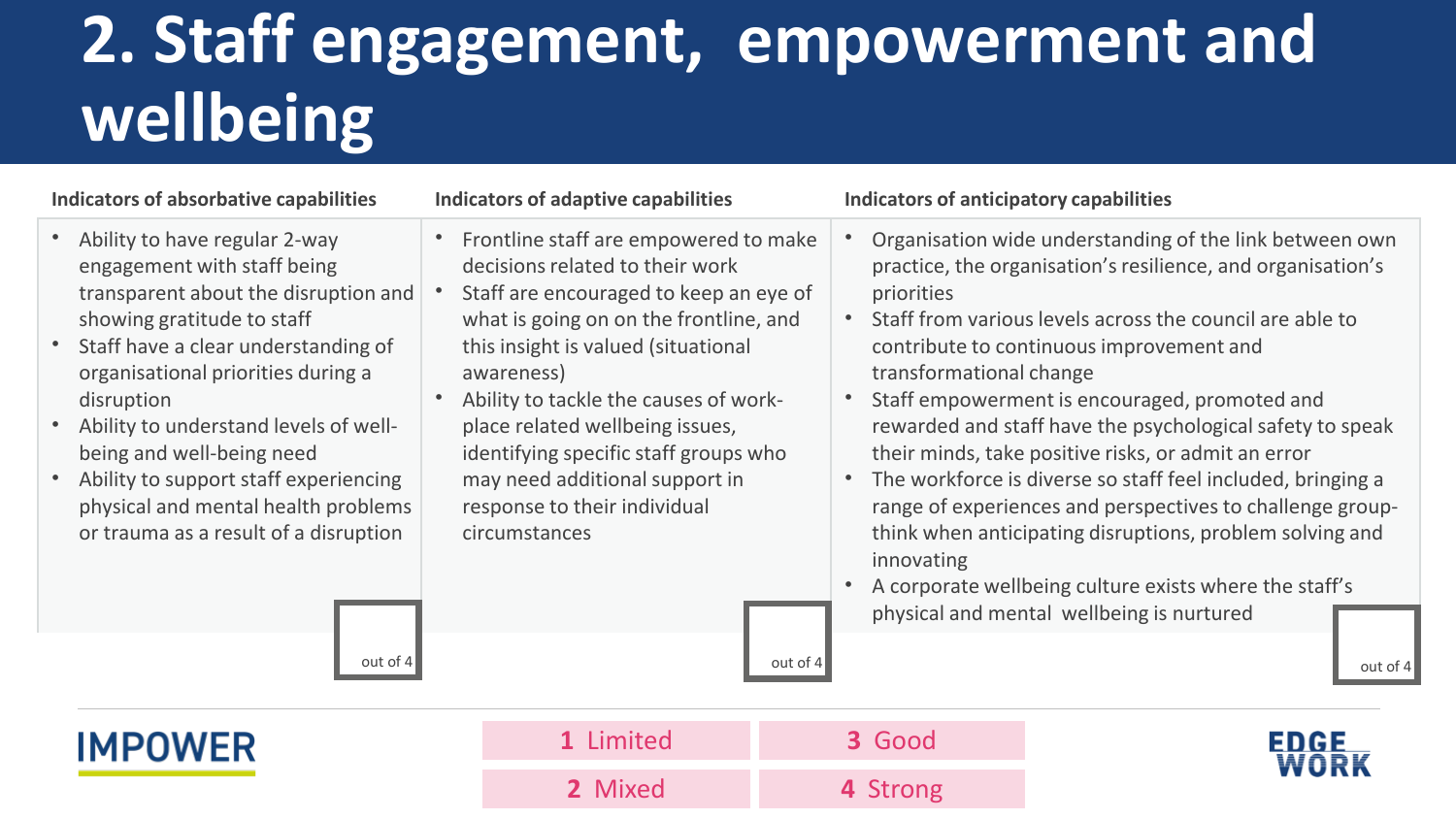## **3. Learning driven improvement and innovation**

### **Indicators of absorbative capabilities Indicators of adaptive capabilities Indicators of anticipatory capabilities**

- Ability to draw upon and use collective knowledge to develop crisis- specific solutions
- Capacity to pause and reflect as well as to act

- Capacity to reflect on the crisis situation and to incorporate the gained insight into the existing knowledge base and to act
- Practice is reflected upon and improved through regular review
- Staff are encouraged and rewarded for using their knowledge in novel ways to solve new and existing problems.

- Ability to foster creative problem solving and innovation with proactive exploration and experimentation to test and iterate new ideas, nurturing a culture that emphasises learning from what has not worked
- Ability to plan to bounce forward, and agility to act on the collective insight gained from BAU, change activity and disruptions to identify and exploit unexpected opportunities to accelerate transformational change
- Capacity to continuously enhance resilience potential

out of 4 out of 4 out of 4 out of 4 out of 4 out of 4 out of 4 out of 4 out of 4



| 1 Limited | 3 Good   |
|-----------|----------|
| 2 Mixed   | 4 Strong |

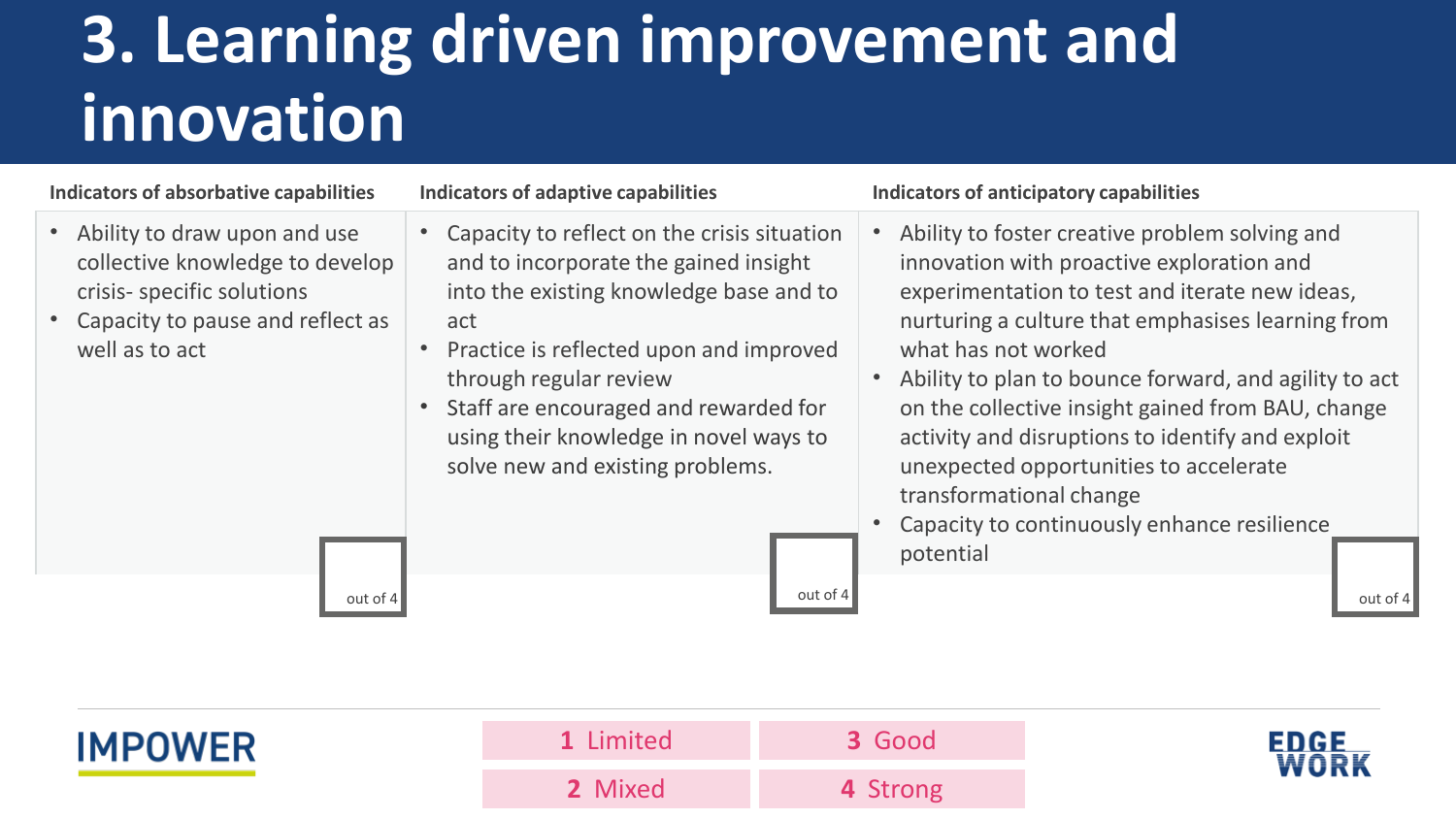## **4. Leveraging finance and performance intelligence**

### **Indicators of absorbative capabilities Indicators of adaptive capabilities Indicators of anticipatory capabilities**

- Ability to maintain a financial grip during a disruption e.g. by monitoring spend and income generation against budget
- Ability to monitor and use disruption specific finance and performance information close to real-time and turn it into actionable insights
- Ability to ascertain how different communities and groups are immediately affected by the disruption
- Ability to understand how demand is changing as the result of a disruption and the implications of this on usual service delivery, including the impact on in-year budget and savings plans
- Ability to balance the budget at the end of the year, pulling on unallocated reserves and government grants as required
- Ability to ascertain how different communities and groups will be continue to be impacted by the disruption in the future

- Instil an intelligence driven culture where people ask the right questions, have skills to interpret data, and use it • Accurate, timely and integrated financial and performance information used to inform strategic and operational decision making at all levels
- Ability to understand local communities and groups, their strengths and needs
- Effective forecasting and scenario analysis of demand and spend to inform strategic and contingency planning
- Horizon scanning to determine future trends and to identify early signals of an encroaching disruption in order to anticipate and prevent disruptions or take advantages of emerging opportunities
- Clear view of return on investment afforded by the transformation agenda and trajectory towards achieving it
- Shared ownership, review and scenario testing of the council's medium term financial strategy to enable the Council to effectively allocate its available financial resources to achieve its priority outcomes

**IMPOWER** 

out of 4 out of 4 out of 4 out of 4 out of 4 out of 4 out of 4 out of 4 out of 4 **1** Limited **3** Good **2** Mixed **4** Strong

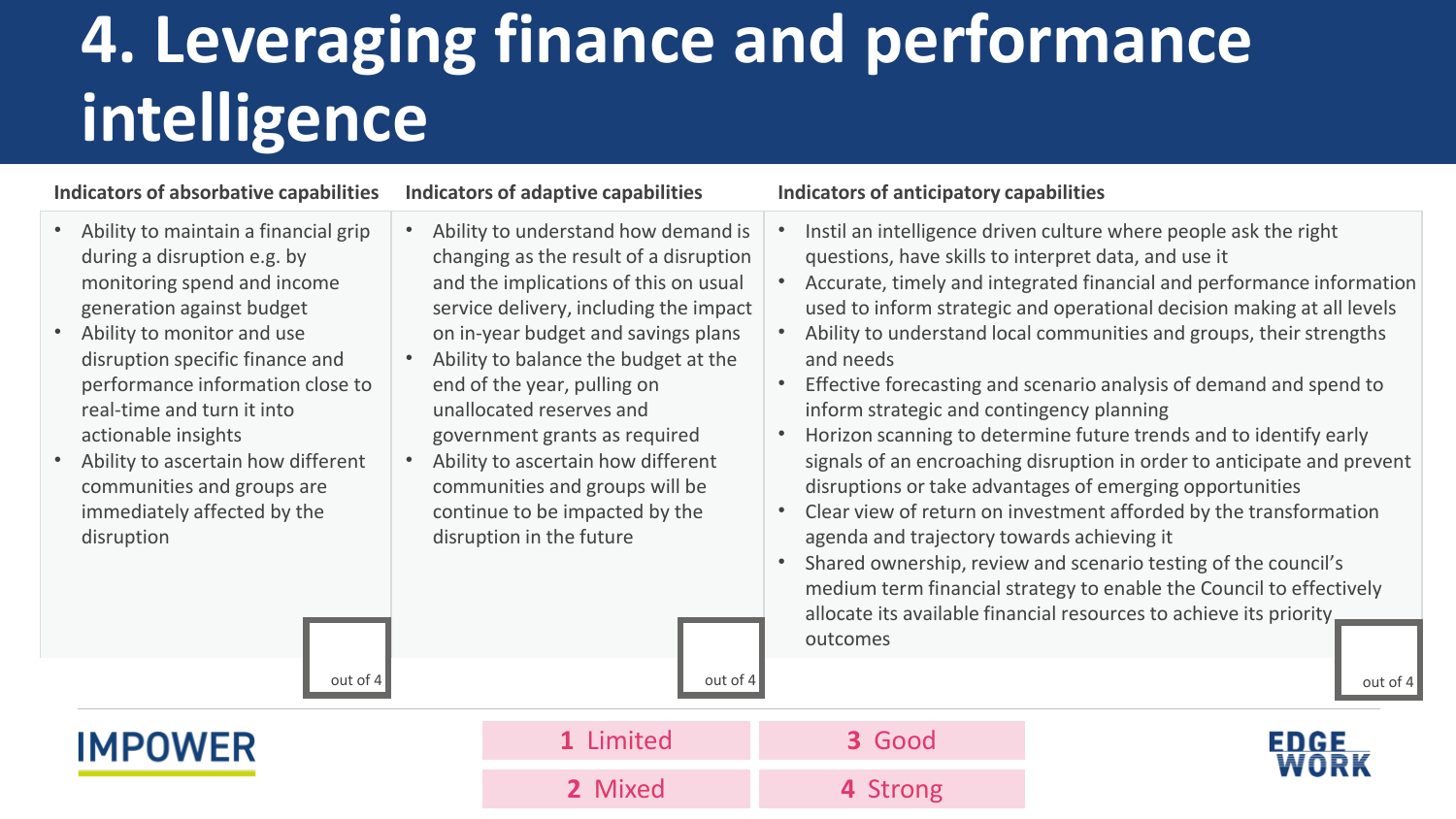# **5. Resource planning and flexibility**

- Understanding of BAU critical and emergency-specific tasks and competencies and ability to mobilise and share workforce across the organisation and create the extra capacity needed during a disruption
- Ability to rapidly implement training and support so that staff are able fill critical roles / complete critical tasks
- Ability to switch to spare capacity or backups in regards to infrastructure eg buildings, IT
- legislative compliance when under crisis
- Ability to mobilise and share workforce from and with wider networks of partners, suppliers and stakeholders including volunteers
- Ability to leverage knowledge: critical information is stored in an accessible way and staff have access to expert opinions when needed
- Ability to adapt businesses processes to continue service delivery when the council's infrastructure becomes inaccessible eg buildings, IT

### **Indicators of absorbative capabilities Indicators of adaptive capabilities Indicators of anticipatory capabilities**

- Strong understanding of workforce competencies and capabilities required during BAU and for a disruption
- Staff are skilled in transferable capabilities that are useful no matter how their role may evolve eg digital, problem solving, numeracy skills, personal motivation, leadership, personal resilience, liaising with the public
- Practice specialism is widely distributed and staff are trained in inter-professional development so that someone will always be able to fill key roles
- Infrastructure is kept up to date and in a good condition to operate adequately across a range of conditions, and proactively look for advances that make it easier to deliver services flexibly
- Ability to maintain quality services, and legislative compliance

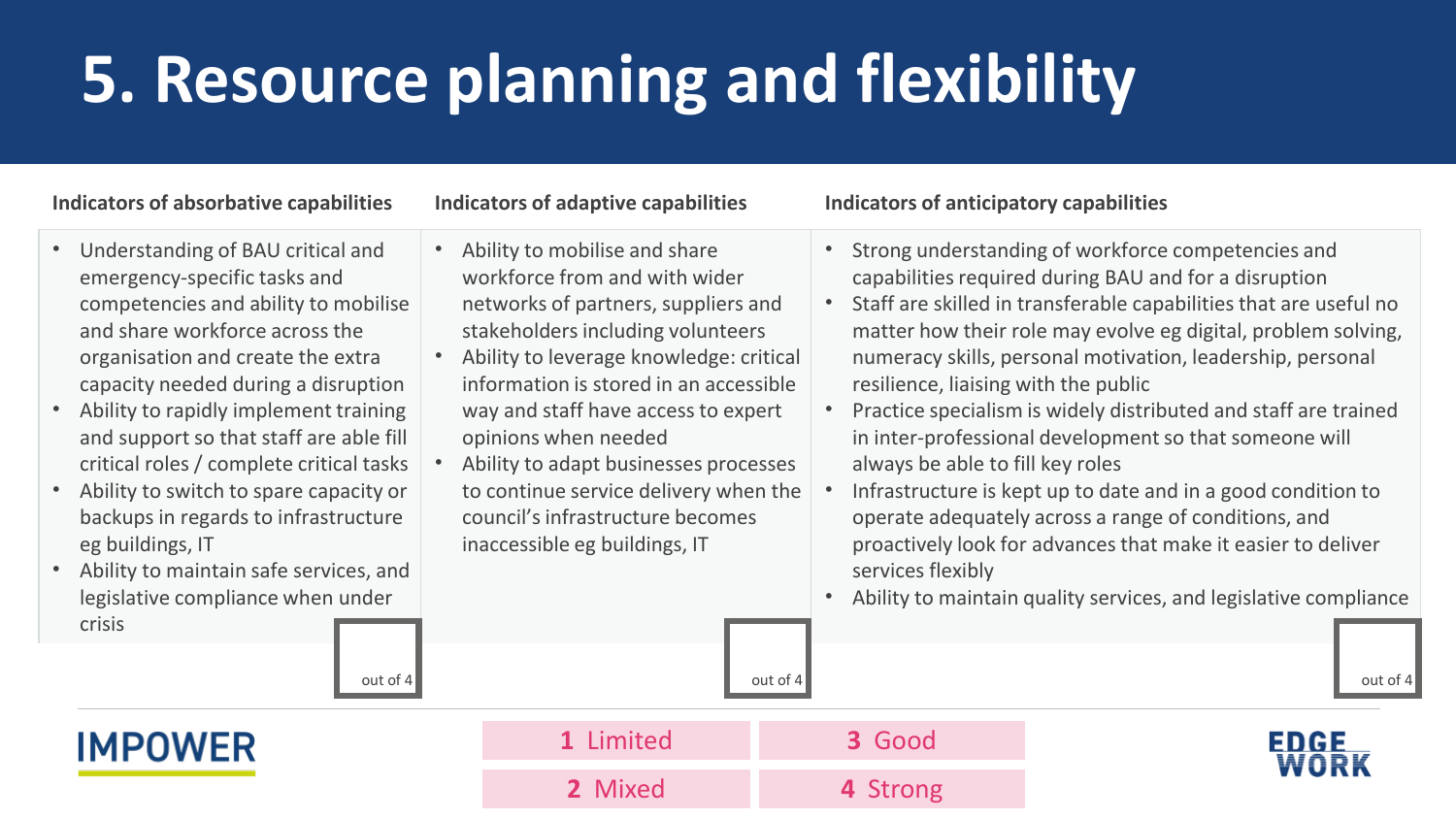# **6. Effective and collaborative relationships**

### **Indicators of absorbative capabilities Indicators of adaptive capabilities Indicators of anticipatory capabilities**

- Ability to leverage relationships to agree and access information that needs to be drawn upon from each other during a disruption
- Place based decisions during a disruption are owned by partnerships, responding effectively together

- Ability to maintain an equal partnership and open and constructive dialogue with system players
- Understanding how system player actions affect the council's ability to respond and recover from a disruption

- Understanding of the system players, their objectives, and how they are connected – including partners, providers, and the community
- System-wide shared and owned understanding of common goals and outcomes to serve the community, and priorities (short and longer term)
- Proactively encouraging and creating time for relationship building and collaboration at all levels with system players

out of 4 out of 4 out of 4 out of 4 out of 4 out of 4 out of 4 out of 4 out of 4



| 1 Limited | 3 Good   |
|-----------|----------|
| 2 Mixed   | 4 Strong |

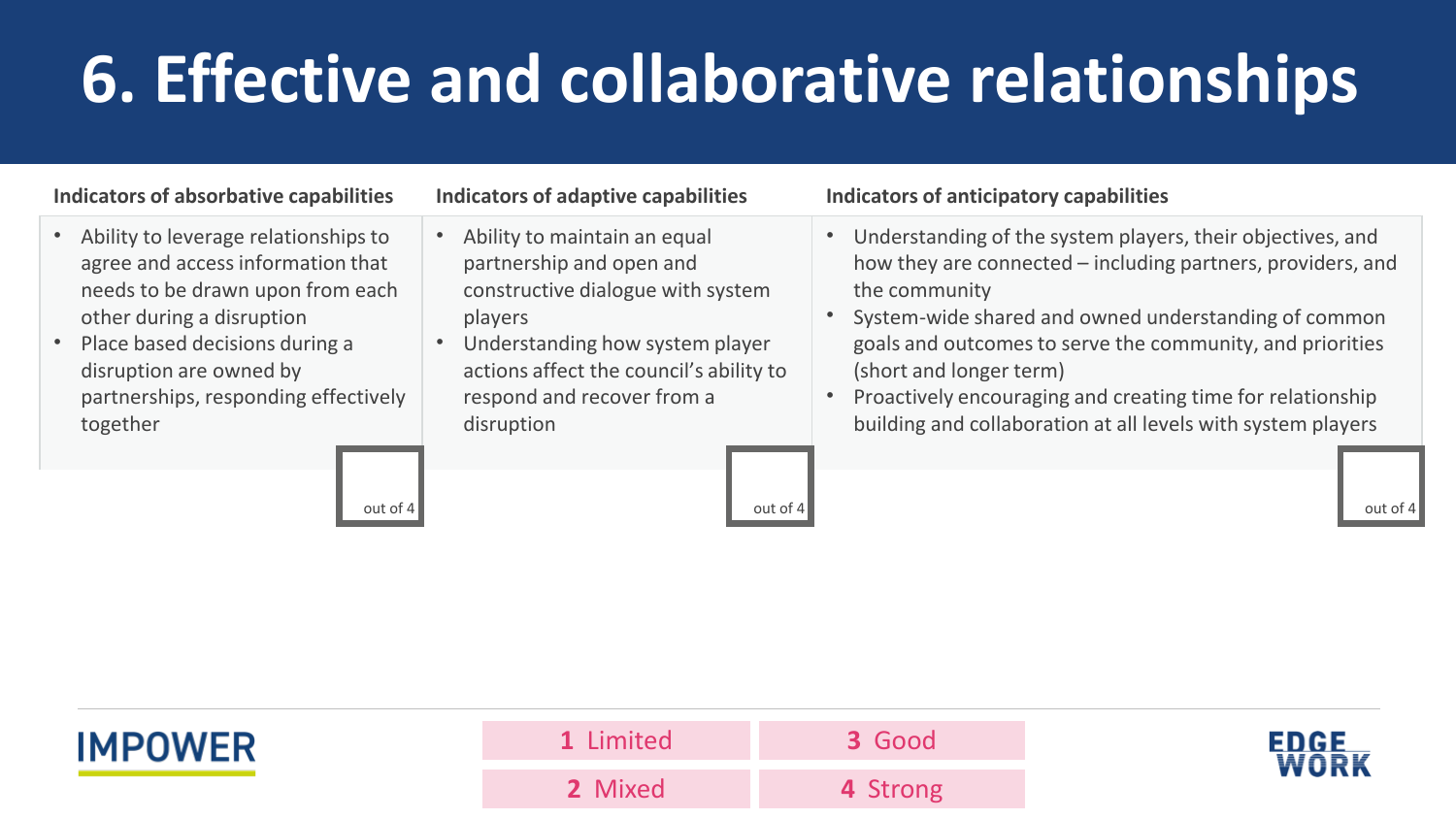### **Score sheet**

Copy your scores from the previous sheets into the grid below then add up each row and column to give overall scores for each characteristic and capability level.

- 1. Strong leadership and decision-making
- 2. Staff engagement, empowerment and wellbeing
- 3. Learning driven improvement and innovation
- 4. Leveraging finance and performance intelligence
- 5. Resource planning and flexibility
- 6. Effective and collaborative relationships

| Absorbative<br>capability | Adaptive<br>capability | Anticipatory<br>capability | <b>Total for</b><br>characteristic |
|---------------------------|------------------------|----------------------------|------------------------------------|
|                           |                        |                            | out of 12                          |
|                           |                        |                            | out of 12                          |
|                           |                        |                            | out of 12                          |
|                           |                        |                            | out of 12                          |
|                           |                        |                            | out of 12                          |
|                           |                        |                            | out of 12                          |

**FDGF** 



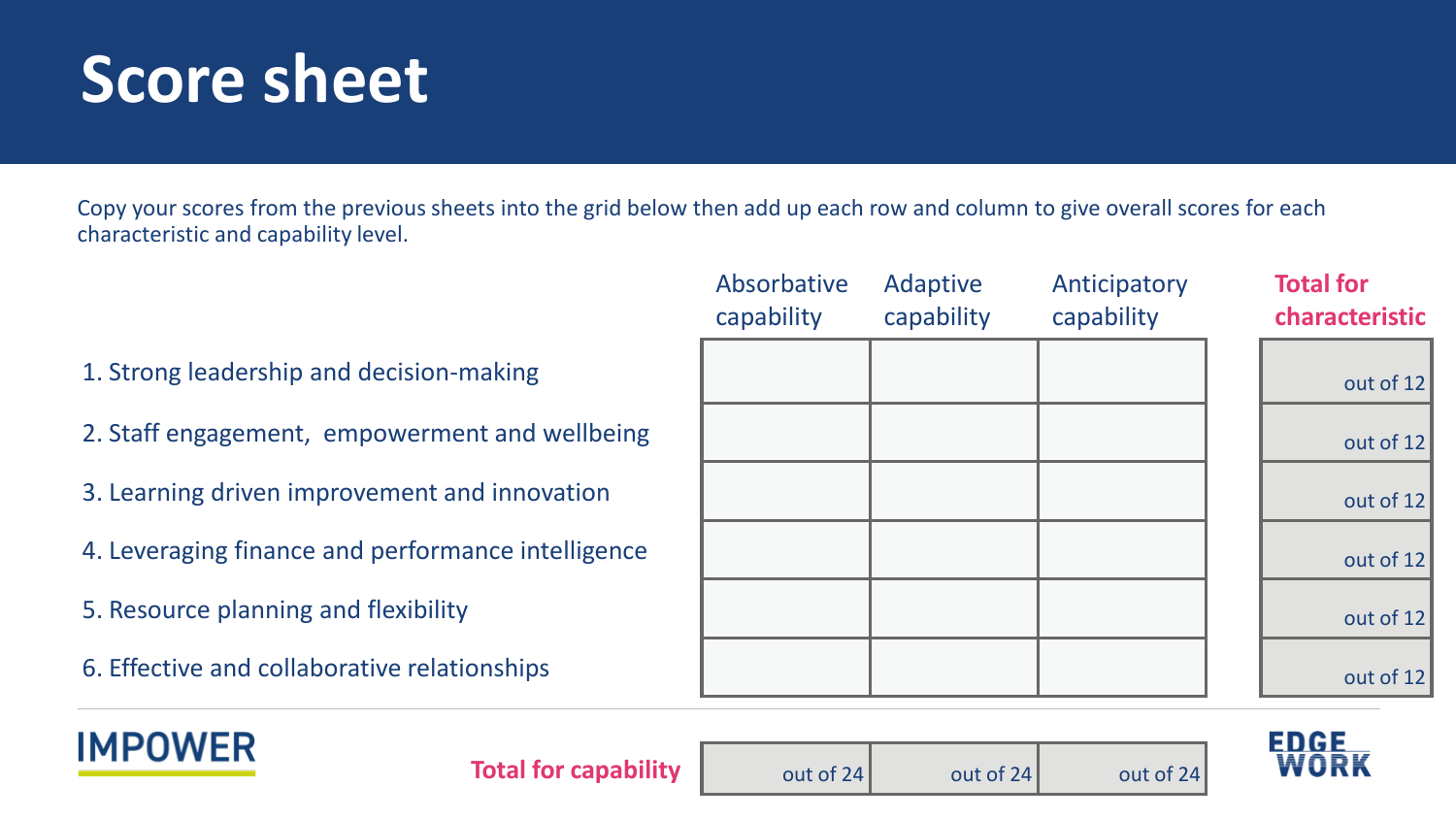## **Next steps in your resilience journey**

This is a key moment. Councils cannot keep going running on adrenaline alone. Investing in resilience is not a statutory requirement, it is a deliberate leadership choice to enable the council to deal more effectively with the continuous disruptions and to be in a better position to operate within complexity.

### **A first step is to consider how the insight from this work fits in with your current challenges.**

You are able to continue developing your organisational resilience in different ways:



To help you on this journey, we are happy for you to use the full framework under the Creative Commons licence.



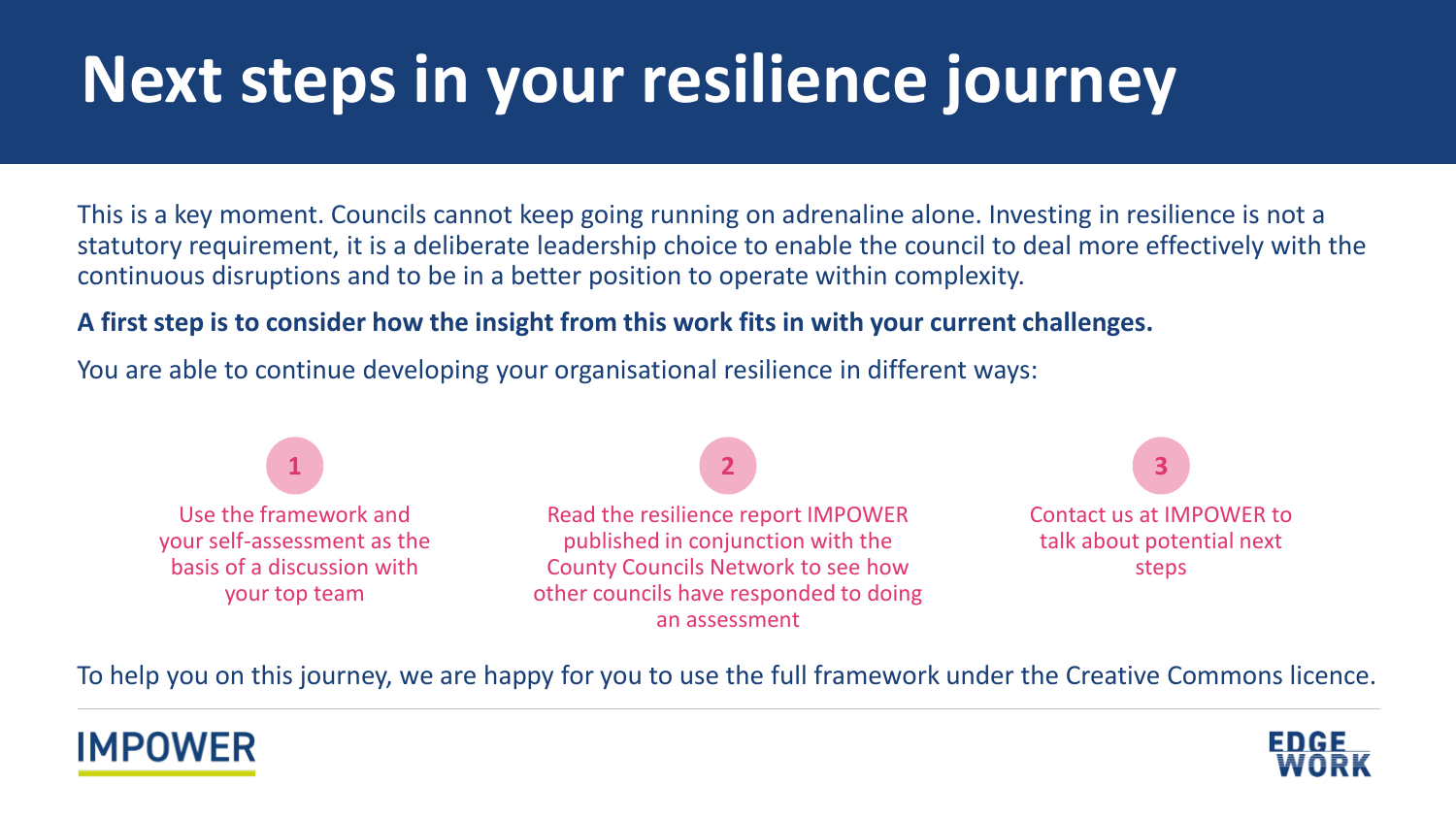## **Framework released under the Creative Commons licence**

IMPOWER's Resilience Framework enables you to understand your council's ability to deal with disruption, and how to strengthen organisational resilience. We are offering the Framework under an 'Attribution-NonCommercial-ShareAlike' Creative Commons licence.

This license lets others remix, adapt, and build upon our work non-commercially, as long as we are credited and any new creations are licensed under identical terms.